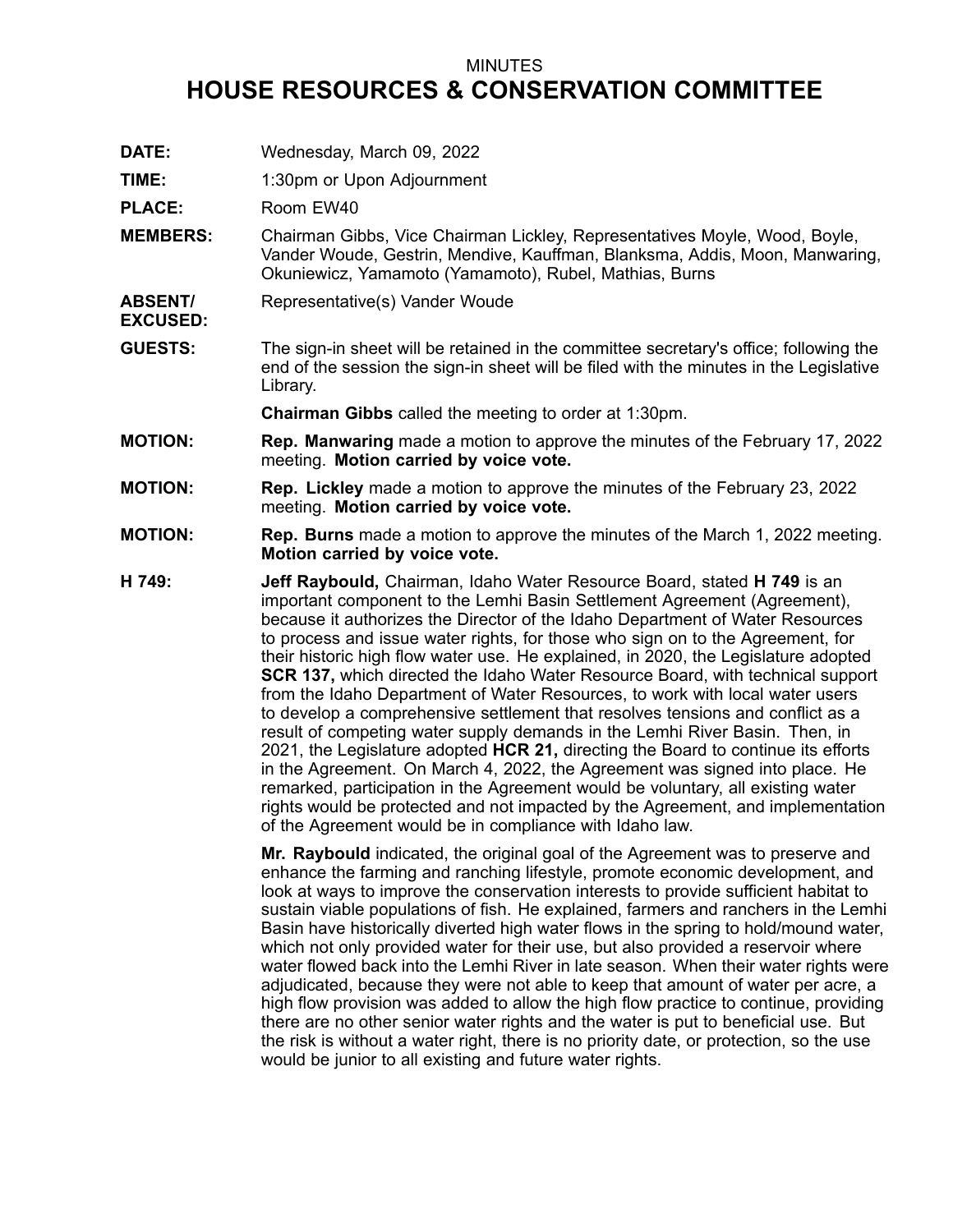**Mr. Raybould** explained, <sup>a</sup> key element of the Agreement provides that water users who sign on to the Agreement will have the opportunity to convert their historic high flow practice to <sup>a</sup> protectable water right, known as the Lemhi Stream Flow Maintenance Water Right; something they have not been able to do in the past. Applications for these water rights are limited to the amount of actual historic beneficial use not to exceed the existing ditch capacity on August 25, 2014. Existing water rights will not be affected because they have priority dates earlier than all rights that will be recognized under this Agreement. Landowners who are not party to the Agreement will still be able to continue their historic practice of diverting high water flow, but will not gain the benefit of <sup>a</sup> permanent water right for their high flow practice.

**Mr. Raybould** also explained other sections of the Agreement including McFarland Campground minimum stream flow and maintenance; stream flow maintenance water rights on the Big Timber, Little Timber, Big Eightmile, and Mill Creeks; the Big Timber, Bohannan, Canyon, and Hayden Creeks' minimum stream flows and existing water rights; and the Idaho Water Transaction Program and how it works to improve flows in streams and tributaries in the Lemhi Basin for salmon and steelhead and other fish species listed under the Endangered Species Act.

In response to committee concerns regarding the use of "may" versus "shall" on page 3, line 19 in **H 749, Mat Weaver,** Deputy Director, Idaho Department of Water Resources, explained the typical process for <sup>a</sup> water rights application is the application is filed and <sup>a</sup> permit is issued. Following that, there is <sup>a</sup> period of time to perfect the water right, but the Department is not allowed to look back at past uses to perfect that water right. The intent of this particular language gives the Department more flexibility to look back and establish those historic high flow practices, in addition to the application for beneficial use, which is important because ditches change over time and capacity could have been greater in the past than it is now.

**Carl Ellsworth,** Rancher, Upper Lemhi Basin and **Lowell Cerise,** Rancher, Lower Lemhi Basin, both spoke **in support** of **H 749,** stating this Agreement and legislation recognizes the value of putting excess water on the land as the only real way to store water in the Lemhi Valley.

- **MOTION: Rep. Lickley** made <sup>a</sup> motion to send **H 749** to the floor with <sup>a</sup> **DO PASS** recommendation.
- **SUBSTITUTE MOTION: Rep. Moon** made <sup>a</sup> substitute motion to **HOLD H 749** for time certain, March 15, 2022, and spoke to her motion. She stated the Agreement was just signed on Friday, March 4, 2022, and now **H 749** is before the committee and would like <sup>a</sup> little more time to read through the Agreement and legislation.
- **AMENDED SUBSTITUTE MOTION: Rep. Moyle** made an amended substitute motion to **HOLD H 749** for time certain, March 11, 2022, and spoke to his motion. He stated due to time constraints, reconvening on March 11 is better than waiting until the following week, March 15. **Motion carried by voice vote.**
- **H 748: Paul Arrington,** Executive Director, Idaho Water Users Association, stated **H 748** creates **Idaho Code, Section 55-616,** to outline what happens with water rights and entitlements when property changes hands. This legislation codifies existing common law and practice relating to the conveyance of water rights and entitlements, including that all appurtenant water rights are conveyed unless expressly retained by the seller. Additionally, all entitlements to receive water from an irrigation district, city irrigation system, or canal company are conveyed as are the obligations associated with membership in <sup>a</sup> ground water district.
- **MOTION: Rep. Blanksma** made <sup>a</sup> motion to send **H 748** to the floor with <sup>a</sup> **DO PASS** recommendation. **Motion carried by voice vote. Rep. Burns** will sponsor the bill on the floor.